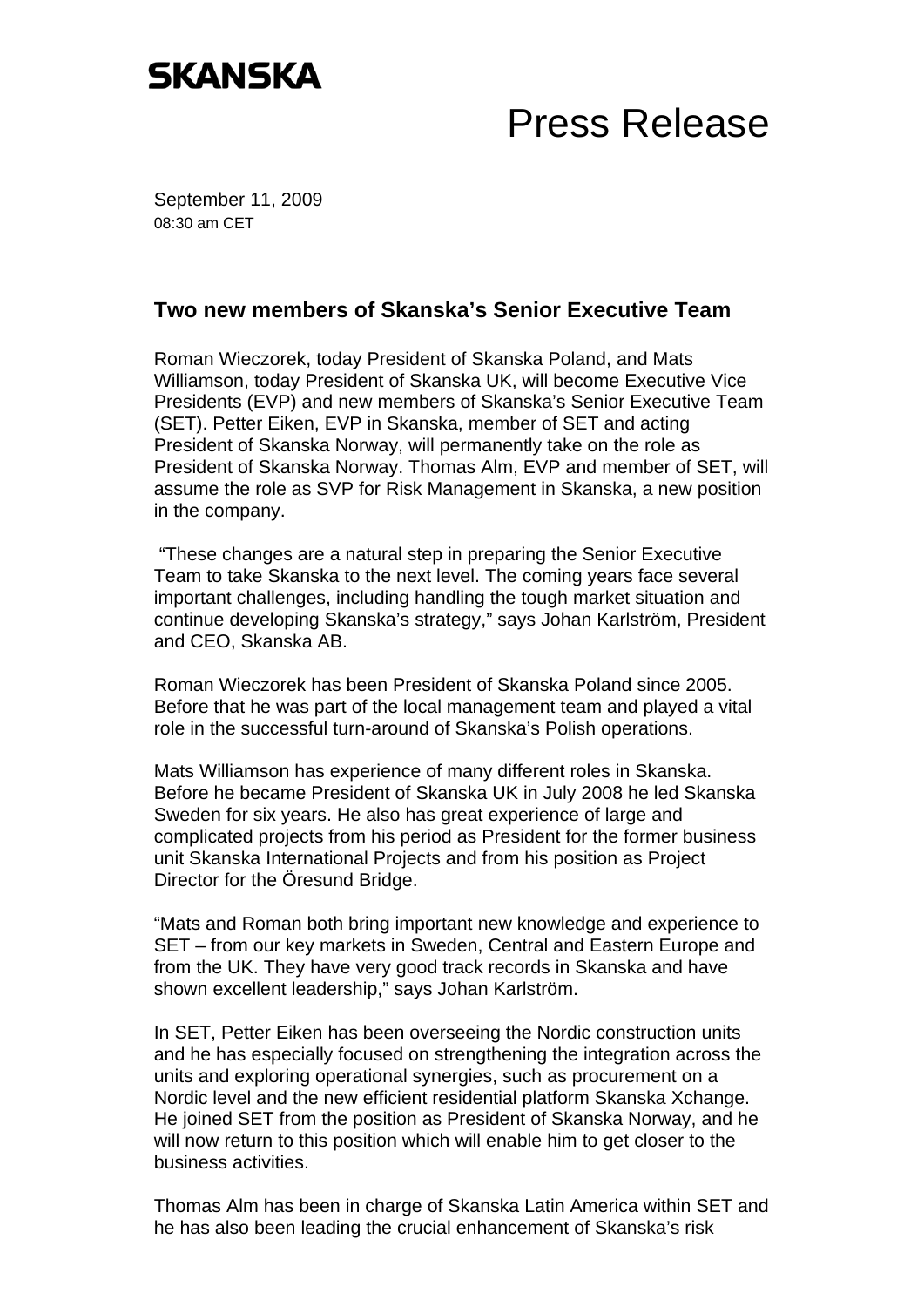management processes. Therefore he is well equipped to take on the new position as SVP of Risk Management.

"I'm pleased that the new organization is a good example of our ambition to create different career paths in Skanska, where our people can move between line and staff positions, projects and offices and also between management levels. This allows for a good match between individual needs and wishes and company priorities," says Johan Karlström.

The above changes will be implemented from October 1, with exception of Roman Wieczorek who will join SET from January 1, 2010.

Responsibilities in Skanska's Senior Executive Team:

**Johan Karlström**, President and CEO, and within SET responsible for Legal Affairs, Risk Management and Human Resources. **Hans Biörck**, Executive Vice President, CFO, responsible for Financial Services, Controlling, Corporate Finance, Reporting and Internal Audit. **Tor Krusell**, Executive Vice President, responsible for Residential Development Nordic and IT.

**Claes Larsson**, Executive Vice President, responsible for Skanska Norway, Skanska Finland, Skanska Sweden, Skanska Commercial Development Nordic and Skanska Commercial Development Europe. **Karin Lepasoon**, Executive Vice President, responsible for Communications, Investor Relations and for Knowledge Sharing. **Mike McNally**, Executive Vice President, responsible for Skanska USA Building, Skanska USA Civil and Skanska Latin America. **Roman Wieczorek**, responsible for Skanska Czech Republic and Skanska Poland.

**Mats Williamson**, responsible for Skanska Infrastructure Development, Skanska UK and for Sustainability.

## **For further information please contact:**

Pontus Winqvist, SVP Investor Relations, Skanska AB, tel + 46 10 448 88 51. Peter Gimbe, Press Officer, Skanska AB, tel +46 10 448 88 38. Direct line for media: tel +46 10 448 88 99. For Skanska UK: Tanya Barnes, Head of Communications tel. +44 1923 423905

*This and previous releases can also be found at www.skanska.com*

*Skanska AB may be required to disclose the information provided herein pursuant to the Securities Markets Act.* 

*Skanska is one of the world's leading construction groups with expertise in construction, development of commercial and residential projects and public-private partnerships. The Group currently has 55,000 employees in selected home markets in Europe, in the US*